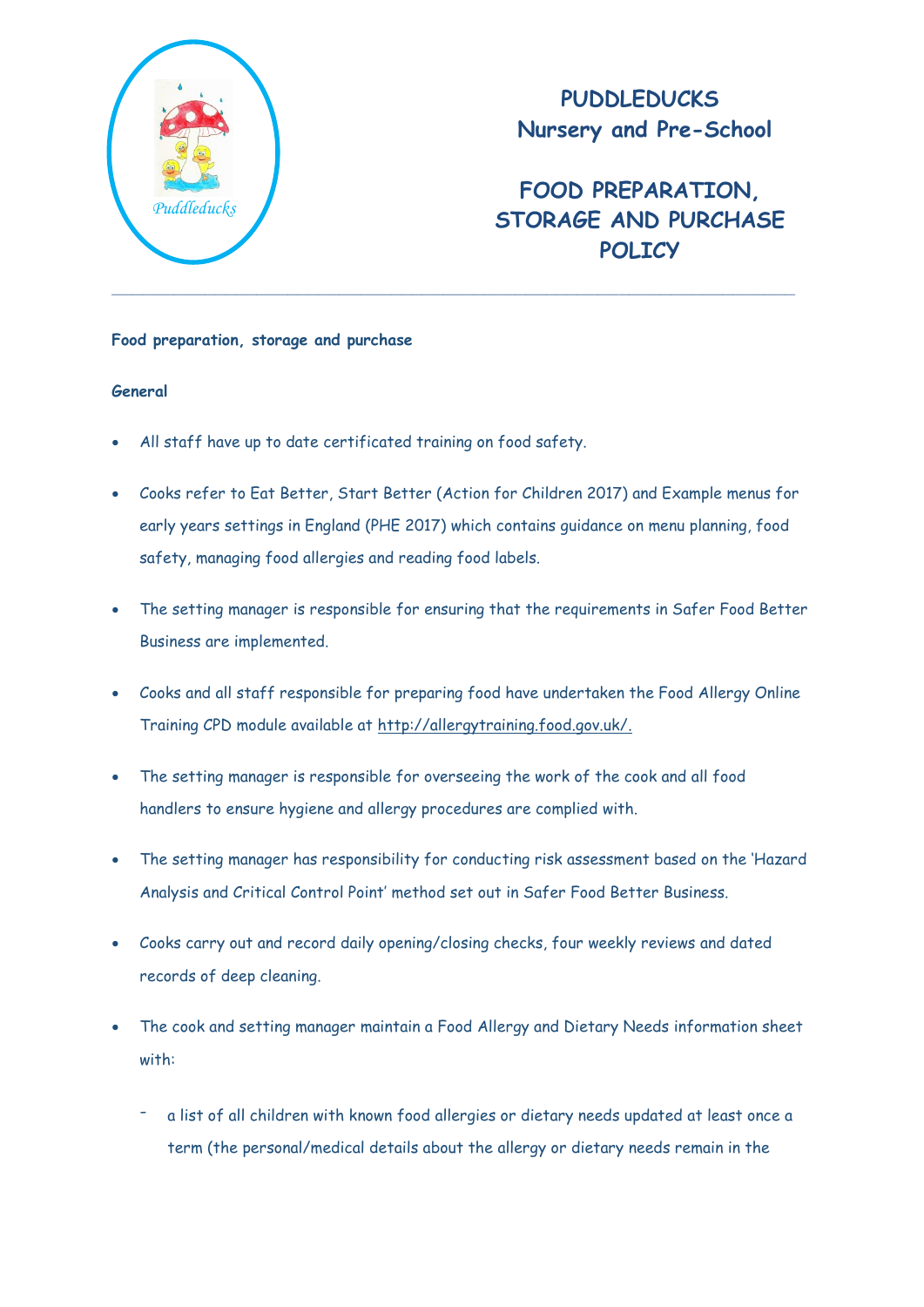child's file along with a copy of the risk assessment). This is clearly displayed for all staff and the risk assessment shared with all staff.

- a record of food menus along with any allergens using
- a copy of the FSA booklet 'Allergen information for loose foods' available at www.food.gov.uk/sites/default/files/media/document/loosefoodsleaflet.pdf
- a copy of the Food Allergy Online Training CPD certificate for the cook and each member of staff that has undertaken the training
- The setting manager is responsible for informing the owners/trustees/directors who then reports to Ofsted any food poisoning affecting two or more children looked after on the premises. Notification must be made as soon as possible and within 14 days of the incident.
- Food poisoning can occur for a number of reasons; not all cases of sickness or diarrhoea are a result of food poisoning and not all cases of sickness or diarrhoea are reportable.
- Where children and / or adults have been diagnosed by a GP or hospital doctor to be suffering from food poisoning and where it seems possible that the source of the outbreak is within the setting, the manager will contact the Environmental Health Department and the Health Protection Agency, to report the outbreak and will comply with any investigation.

#### **Purchasing and storing food**

- Parents are requested not to bring food that contains nuts. Staff check packets to make sure they do not contain nuts or nut products.
- Bulk buy is avoided where food may go out of date before use.
- All opened dried food stuffs are stored in airtight containers.
- Dried packaged food is not decanted from packaging into large bins or containers as this prevents monitoring of sell by/use by dates and allergen information.
- Food is regularly checked for sell by/use by dates and any expired items are discarded.
- Bottles and jars are cleaned before returning to the cupboards.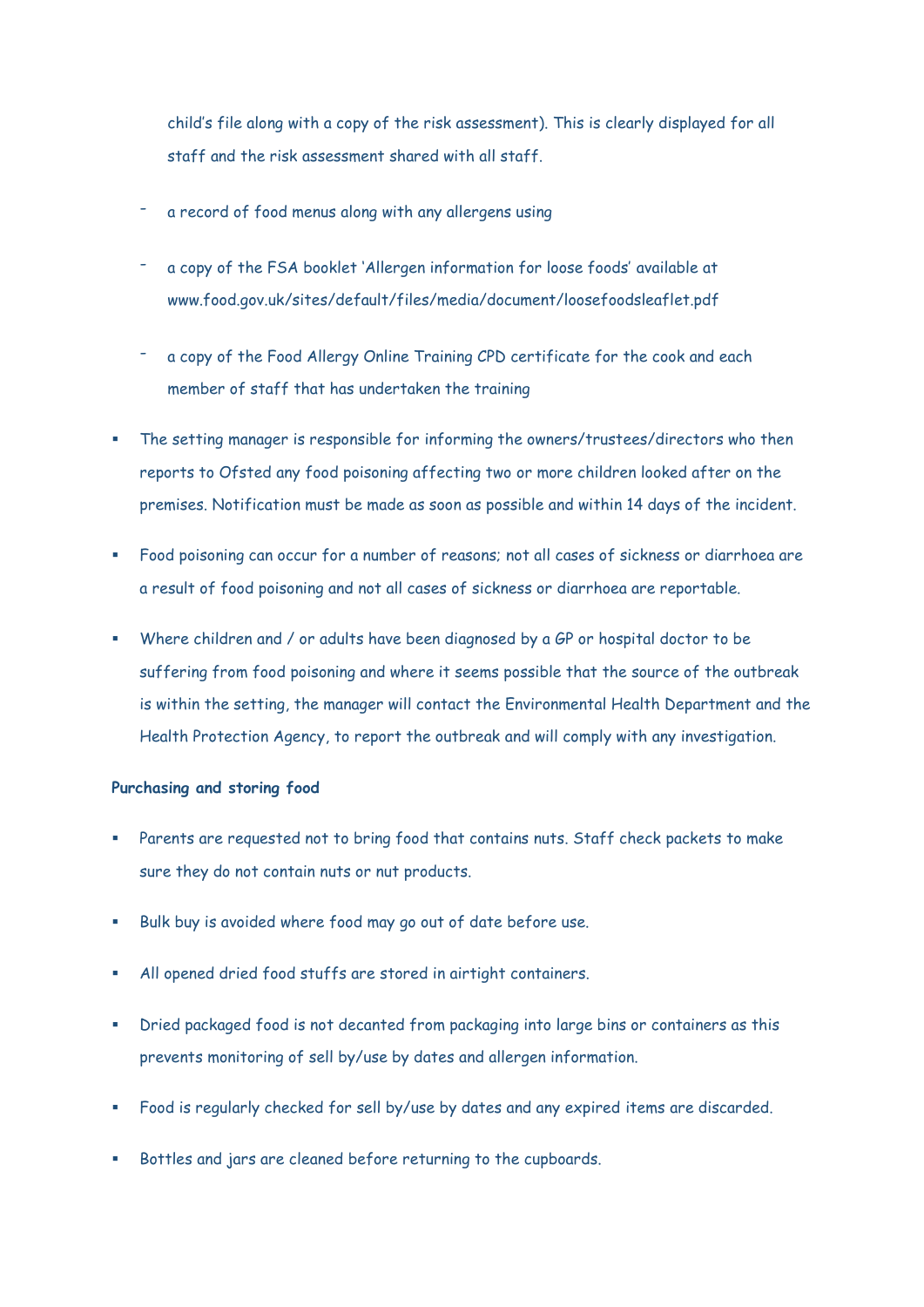- Items are not stored on the floor; floors are kept clear so they can be easily swept.
- Perishable foods such as dairy produce, meat and fish are to be used the next/same day. Soft fruit and easily perishable vegetables are kept in the fridge at 1- 5 Celsius.
- Packaged frozen food should be used by use by dates.
- Food left over should not be frozen unless it has been prepared for freezing, such as homemade bread or stews. Hot food should be left to cool for up to 1.5 hours and then quickly frozen.
- Freezer containers should be labelled, dated and used within 1-3 months.
- Fridge and freezer thermometers should be in place. Recommended temperatures for fridge 37 degrees Fahrenheit (3 degrees Celsius), and freezers 0 degrees Fahrenheit (-18 degrees Celsius). Temperatures must be checked and recorded daily to ensure correct temperatures are being maintained.
- Freezers are defrosted every 3 months or according to the manufacturer's instructions.
- Meat/fish is stored on lower shelves and in drip-free dishes.
- Fruit and vegetables stored in the fridge are washed thoroughly before refrigeration to reduce risk of pests and E.coli contamination.
- Staff's own food or drink should be kept in separate designated area of the fridge; where possible, a fridge should be kept in the staff room to avoid mix ups.
- Items in fridges must be regularly checked to ensure they are not past use by dates.

#### **Preparation of food**

- Food handlers must check the content of food/packets to ensure they do not contain allergens.
- Food allergens must be identified on the menus and displayed for parents.
- Food handlers wash hands and cover any cuts or abrasions before handling food.
- Separate boards and knives are used for chopping food, usually colour coded.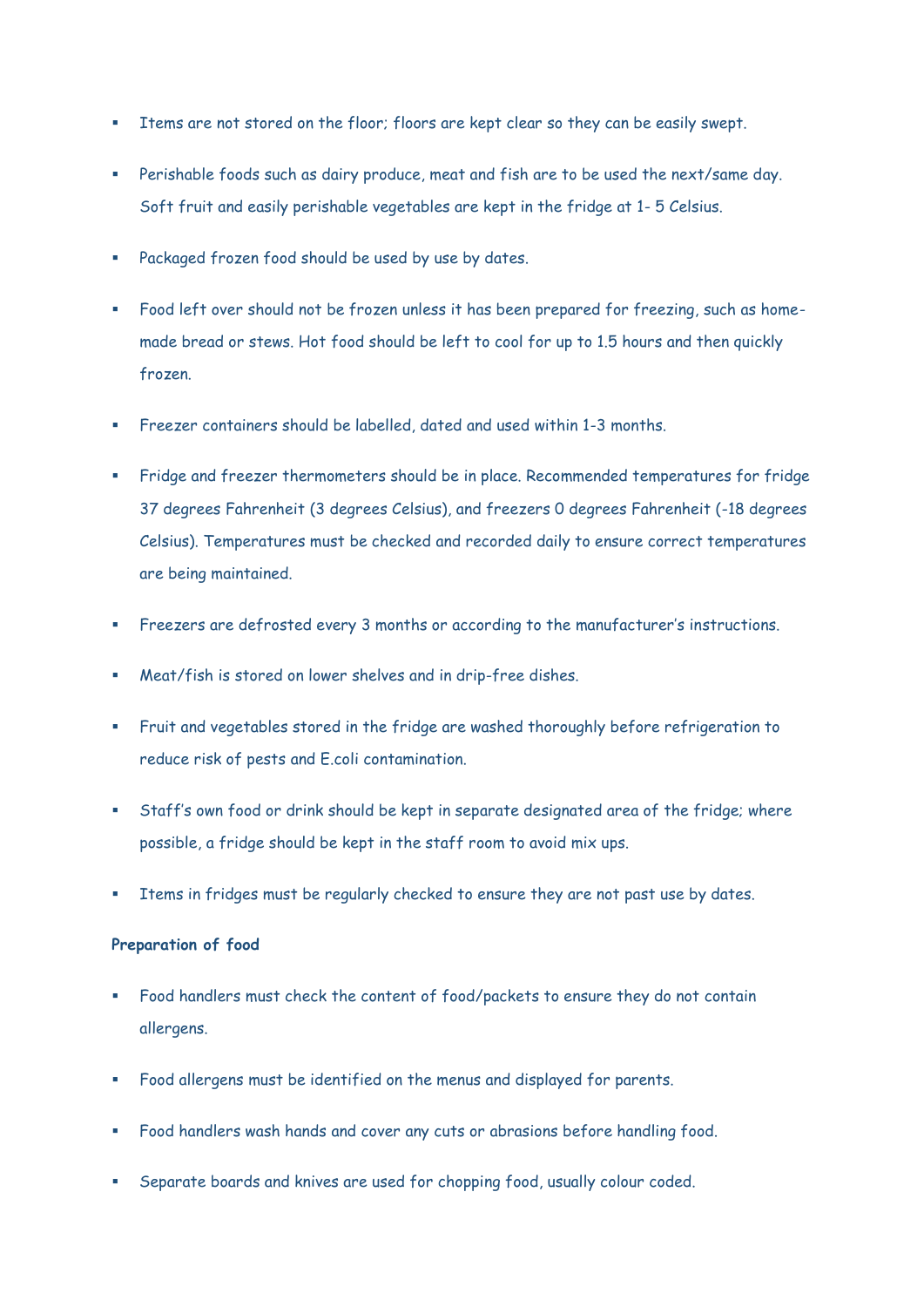- Raw and cooked foods are prepared separately.
- All vegetables and fruit are washed before preparing.
- Food left out is covered, for example when cooling down.
- Frozen meat, fish and prepared foods are thawed properly before cooking.
- Meat and fish are cooked thoroughly; a food probe is to be used to check temperature of roasted meat or baked meat products.
- Where a microwave is used, food is cooked according to manufacturer's instructions. Generally, it is not used to heat children's food and never used to heat babies' bottles.
- Microwaved food is left to stand for a few minutes before serving.
- A food probe is used to check temperature of food, including where heated in a microwave; it is checked in a number of places to avoid 'hot spots'.
- Food is cooked in time for serving and is not prepared in advance of serving times.
- Hot cupboards or ovens are not used to keep food warm.
- Potatoes and vegetables are peeled when needed, not in advance and left in water.
- Food prepared and cooked for different religious dietary needs and preferences, such as Halal or Kosher meat is cooked in separate pans and served separately.
- Food cooked for vegetarians does not come into contact with meat or fish or products.
- Food cooked and prepared for children with specific dietary needs is cooked in separate pans and served separately.
- A separate toaster is kept and used for children with a wheat or gluten allergy.
- Food prepared for children with dietary needs and preferences is clearly labelled and every effort is made to prevent cross-contamination.
- Raw eggs are not to be given in any form, such as mousse or mayonnaise.